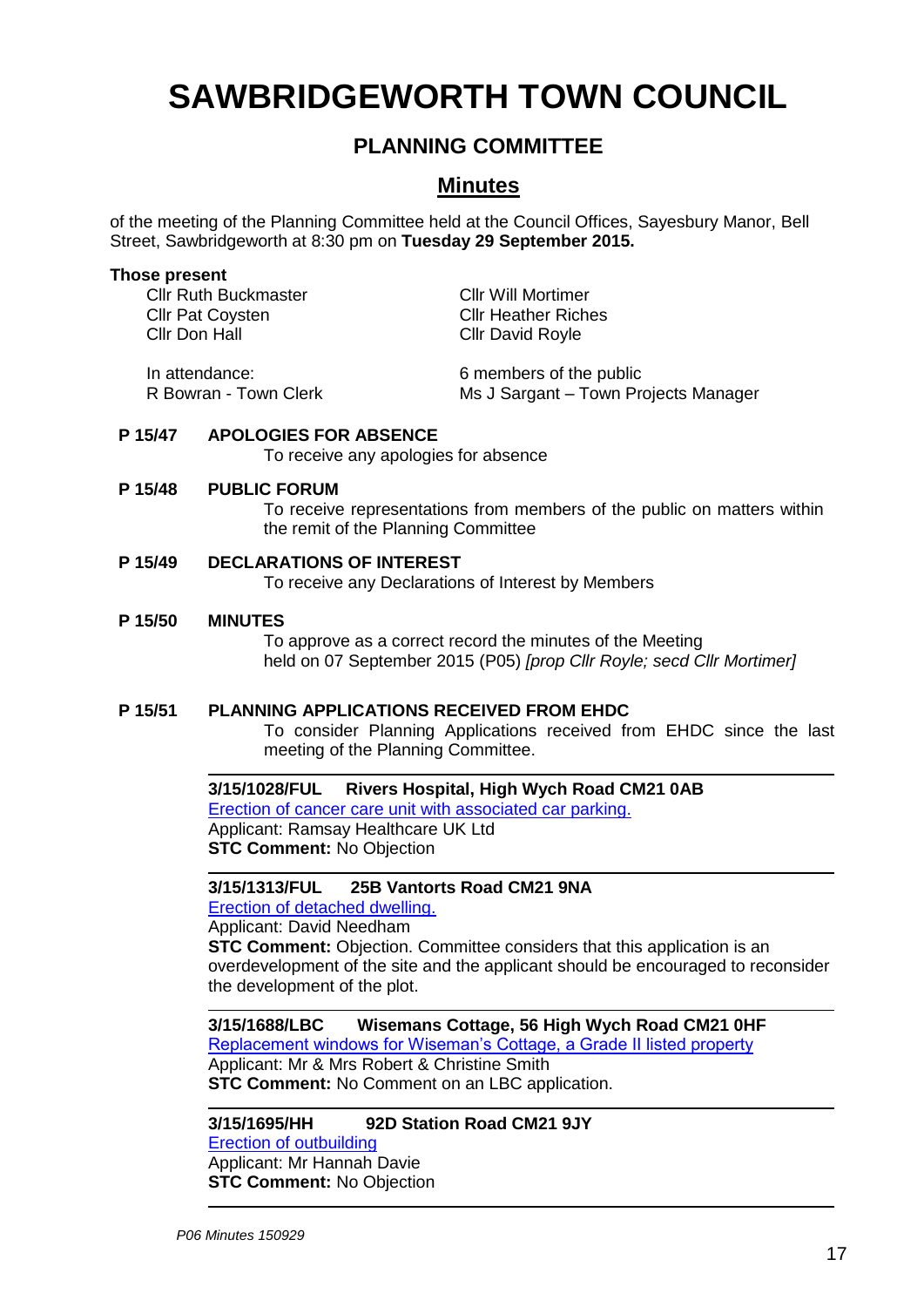# **3/15/1766/HH 18 Parkway CM21 9NR**

[Proposed front porch extension and garage side/front extension](https://publicaccess.eastherts.gov.uk/online-applications/applicationDetails.do?activeTab=summary&keyVal=NTN8EKGLGWK00) Applicant: Mr & Mrs Tony & Susan Wood **STC Comment:** No Objection

# **3/15/1777/FUL 20, 22 & 24 Church Walk CM21 9BJ**

[Demolition of 3no. dwellings and erection of 3no. replacement dwellings](https://publicaccess.eastherts.gov.uk/online-applications/applicationDetails.do?activeTab=summary&keyVal=NTN8EKGLGWK00) Applicant: Forebury Estates LTD

**STC Comment:** No Objection to 20 & 22 Church Walk. Objection to 24 Church Walk on the grounds that the existing building, although not listed, is of historic interest.

# **3/15/1804/ADV 8 Bell Street CM21 9AN**

[Replacement fascia sign](https://publicaccess.eastherts.gov.uk/online-applications/applicationDetails.do?activeTab=summary&keyVal=NU1FHPGLGY100) Applicant: McColl's **STC Comment:** No Objection

#### **3/15/1826/HH 42 Leat Close CM21 9LZ**  [Single storey front extension](https://publicaccess.eastherts.gov.uk/online-applications/applicationDetails.do?activeTab=summary&keyVal=NU6ZGIGLGYW00)

Applicant: Dr Amin Mokhtari **STC Comment:** No Objection

**3/15/1827/VAR 61 Springhall Road CM21 9ET**

[Variation of condition 4 \(Approved plans\) of application 3/07/2401/FP. To allow](https://publicaccess.eastherts.gov.uk/online-applications/applicationDetails.do?activeTab=summary&keyVal=NU6ZGNGLGYX00)  [changes to fenestration.](https://publicaccess.eastherts.gov.uk/online-applications/applicationDetails.do?activeTab=summary&keyVal=NU6ZGNGLGYX00) Application: Mavrastar Ltd **STC Comment:** No Comment, not sufficient historic information published by

EHDC for the committee to have an opinion.

**3/15/1850/HH Rosedale, London Road CM23** [Single storey rear extension](https://publicaccess.eastherts.gov.uk/online-applications/applicationDetails.do?activeTab=summary&keyVal=NUD69GGL00700) Applicant: Mr O Dagli **STC Comment:** No Objection

# **P 15/52 LATE PLANNING APPLICATIONS**

To deal with Planning Applications received from EHDC following the publication of this Agenda and received before 25 September 2015.

None received

# **P 15/53 PLANNING DECISIONS MADE BY EHDC**

To receive Planning Decisions from EHDC

# **3/15/1410/HH 55 Gilders CM21 0EH**

[Demolition of detached garage. Single and double storey side extension. Proposed new](https://publicaccess.eastherts.gov.uk/online-applications/applicationDetails.do?activeTab=summary&keyVal=NQX38AGLGK400)  [roof to include three bedrooms and two bathrooms within roof space. Alterations to](https://publicaccess.eastherts.gov.uk/online-applications/applicationDetails.do?activeTab=summary&keyVal=NQX38AGLGK400)  [Fenestration.](https://publicaccess.eastherts.gov.uk/online-applications/applicationDetails.do?activeTab=summary&keyVal=NQX38AGLGK400) *STC Comment: No Objection*

*EHDC Decision: Granted*

# **3/15/1429/LBC 55 London Road CM21 9JH**

[Replacement of 3 rear first floor windows](https://publicaccess.eastherts.gov.uk/online-applications/applicationDetails.do?activeTab=summary&keyVal=NR3VIVGLGKX00) *STC Comment: No comment EHDC Decision: Granted*